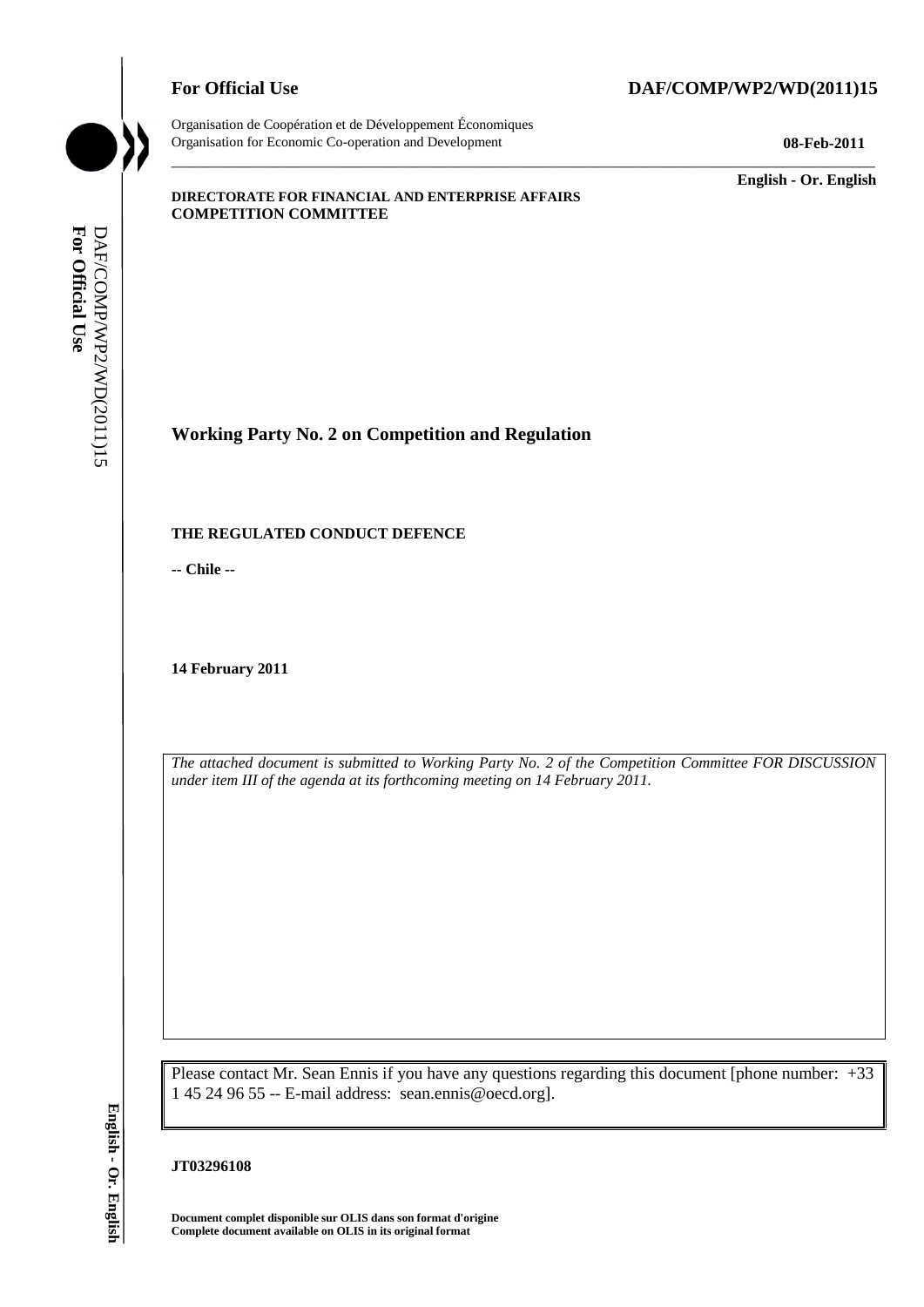## **1. Introduction**

1. In Chile, regulators have no concurrent powers with competition authorities. Therefore, competition law has traditionally played an important role in regulated sectors. Arguments related with regulatory issues are frequently used in competition law litigation. Generally speaking, the case-law states that competition law can be applied to regulated industries, although in a few occasions such faculty has been limited by way of judicial review.

2. This document, jointly elaborated by both the *Tribunal de Defensa de la Libre Competencia*  $("TDLC")<sup>1</sup>$  and the *Fiscalía Nacional Económica*  $("FNE")<sup>2</sup>$ , reviews the treatment the "Regulated Conduct" Defence" ("RCD") has had in Chilean competition law. It summarizes the main type of cases in which the RCD has been used, how the TDLC has dealt with it, and what areas remain unsettled.

3. Apart from this introduction, the rest of the document has been organized as follow. Section 2 presents a general overview of the RCD in Chile. Section 3 summarizes the most recent case law. Section 4 considers other roles of competition authorities in regulation. Summary tables are included in section 5. Concluding remarks follow in section 6.

## **2. Overview of the RDC in Chile**

4. In Chile, regulation is issued mainly by the Congress (legislation), the executive (*reglamentos*) 3 and other public entities (such as municipalities). Since Chile is a centralised republic, there are no normative concerns arising from federalism.

5. Regulatory goals vary widely. The purpose of some regulations is not always clear. Unless expressly stated otherwise, when analysing regulatory cases Chilean competition authorities consider competition policy objectives (mainly the protection of consumer welfare and economic efficiency) as the main goals to pursue<sup>4</sup>. That is, if a regulation grants a sector authority some discretion to act, it should act in the way that is less competition restrictive.

6. Competition law and regulation may clash in three areas. First, when competition law is used to tackle regulation failures<sup>5</sup>; secondly, when competition law is applied to the actions of the regulator<sup>6</sup>; and finally, when the TDLC issues general regulations in markets and recommendations to regulators.

 $\bar{1}$ <sup>1</sup> The TDLC is an expert judicial body with specific jurisdiction on competition law issues.

<sup>&</sup>lt;sup>2</sup> The FNE is an administrative and autonomous body in charge of competition law enforcement (investigation, and litigation) and competition advocacy. The FNE also acts as an independent technical body on competition law issues (drafting technical reports).

<sup>&</sup>lt;sup>3</sup> *Reglamento* is an administrative regulation of general application contained in a Decree issued by the President. The *reglamento* establishes specifics not included in the corresponding law.

<sup>4</sup> For example, regarding specific goals of media law, the TDLC has held: *"[I]n the Tribunal's view, considering the aims of the law, the interest at stake is that the social, cultural and political content communicated through a mass media firm could be verified, compared or contrasted with other media. In this sense, the provision does not require to vary the analysis from the one performed regarding any other merger under the competition law provisions, however, it orders for the analysis to take into account the additional consideration of the effects a merger in the media industry can have with respect to pluralism in the media and freedom of speech", TDLC, July 27<sup>th</sup>, 2007, Decision N° 20/2007, <i>(Iberoamerican), Rc. 8°.* 

<sup>5</sup> See cases in telecommunications and concession sectors detailed below.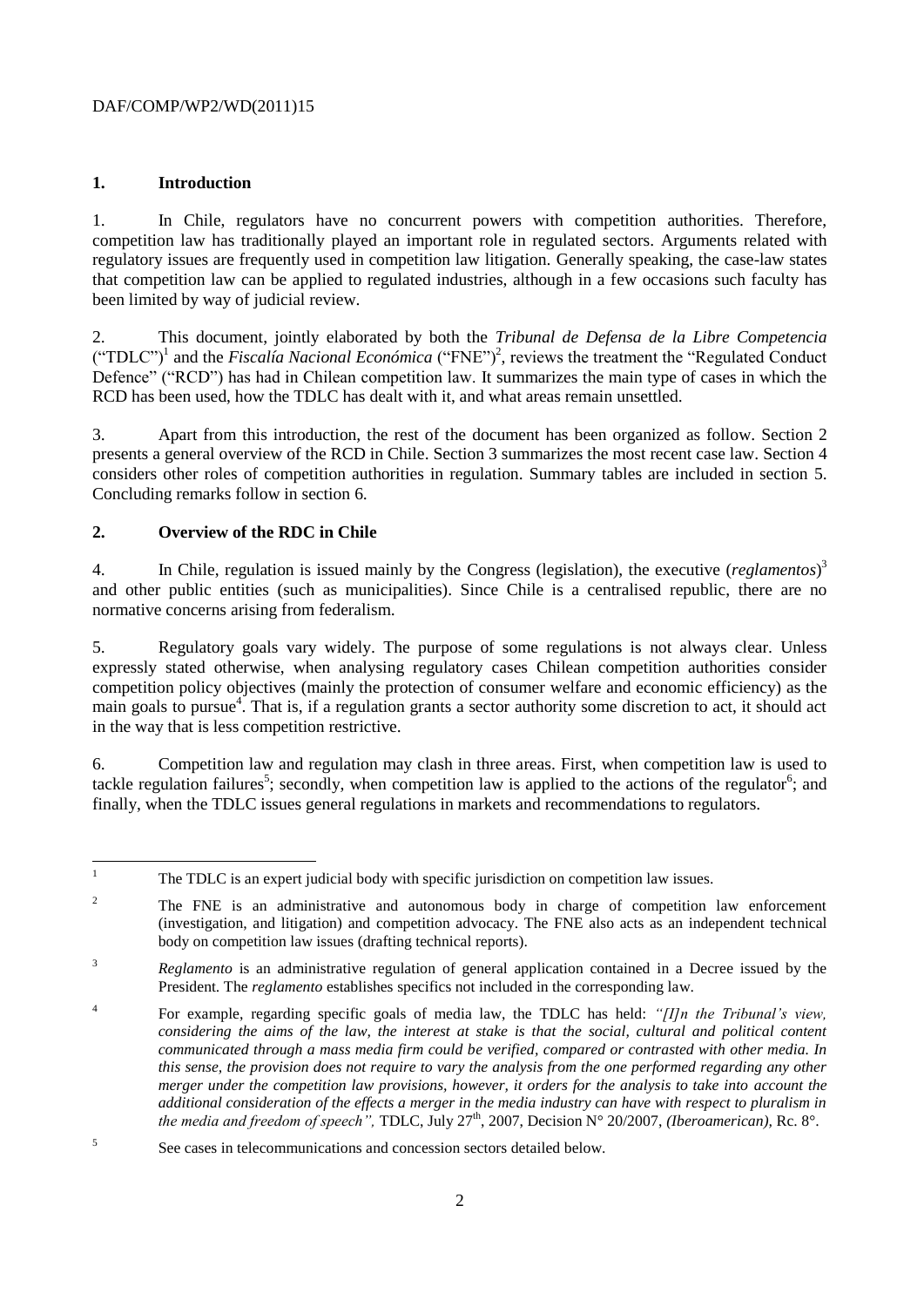7. The RCD is frequently raised. The existence of regulation is used to build a defence in almost every case regulation exists. Defendants commonly state that "*competition law does not apply to the issuer*  or enforcer of a certain regulation<sup>3</sup>; that 'the plaintiff should comply with the regulation too<sup>3</sup>; or that the dispute 'is beyond TDLC's jurisdiction<sup>'9</sup>, amongst others.

8. Notwithstanding the foregoing, the RCD has had limited legal consequences. Competition authorities almost never refrain from intervention in the corresponding sector. Only occasionally the Supreme Court has held that the TDLC lacks jurisdiction in a given area.<sup>10</sup>

9. In its assessment, the TDLC reviews the purpose of regulation and whether the latter ensures compliance with competition law. The TDLC also analyses how regulation influences the defendant's behavior. When reviewing the conduct of a legal monopoly, the TDLC has identified a special duty of the monopolist to abide competition law and to refrain from violating  $it<sup>11</sup>$ . A negligent behavior of the regulator regarding competition law enforcement is frequently considered a mitigating circumstance to reduce the fine $12$ .

#### **3. Case law by sector**

10. Telecommunications has been the sector most frequently subject to competition law scrutiny. There is no doubt that this sector has given competition authorities the greatest challenges in the last two decades. As technology changes "by the day", regulations have to follow lengthy political processes to adapt. Furthermore, incumbents slow those processes in order to keep the *status quo* as long as they can. Chile has not been an exception, and the TDLC has faced a variety of cases in which the incumbent resists change with anticompetitive conducts, using – unsuccessfully – defences based on telecommunication law.

11. The case law has also dealt with other regulated sectors. These include airport concessions, air transport licences, other infrastructure concessions, and ports. Also, in a slightly broader sense, activities by regional and local authorities can also be considered "regulatory" and as such they have been subject to competition law.

- <sup>10</sup> E.g. Supreme Court, March 29th, 2006, docket n° 383-2006, Rc.  $8^\circ$ ,  $9^\circ$ , 13°, reviewing TDLC's Ruling N° 34/2005 *(Cauquenes)* (stating that public procurement is not subject to competition law). Also, Supreme Court, January 27th, 2009, docket n° 4797-2008, Rc. 12°-15°, reviewing TDLC"s Decision N° 27/2008 *(3G)* (stating that number portability was a matter of regulators" and not TDLC"s jurisdiction).
- <sup>11</sup> TDLC, September 30th, 2008, Ruling N° 75/2008 (*Atrex-SCL*), Rc. 64°-66°, 74°. Upheld by S.Ct. January 28th, 2009, docket n° 6545-2008; and also in TDLC, July 2nd, 2009, Ruling N° 85/2009 *(Sanitarias),* Rc. 189°. Upheld by S.Ct., May  $18^{th}$ , 2010, docket n° 5449-2009.

<sup>6</sup> <sup>6</sup> TDLC has issued mandatory orders to regulators, *inter alia*, in *JAC* and *3G* cases, detailed below.

<sup>7</sup> Raised by defendant in TDLC"s Ruling N° 34/2005 *(Cauquenes)*, detailed below.

<sup>8</sup> Raised by defendant in two cases in telecommunication sector, TDLC's Ruling N° 45/2006 *(Voissnet I)*, y TDLC"s Ruling N° 88/2009 *(Celulink)*, detailed below.

<sup>&</sup>lt;sup>9</sup> Held by the Supreme Court in *3G* case, detailed below, stating that number portability (ordered by the TDLC in the reviewed decision) was a matter of regulators' jurisdiction, and thus, eliminated this tender condition

<sup>&</sup>lt;sup>12</sup> See cases below.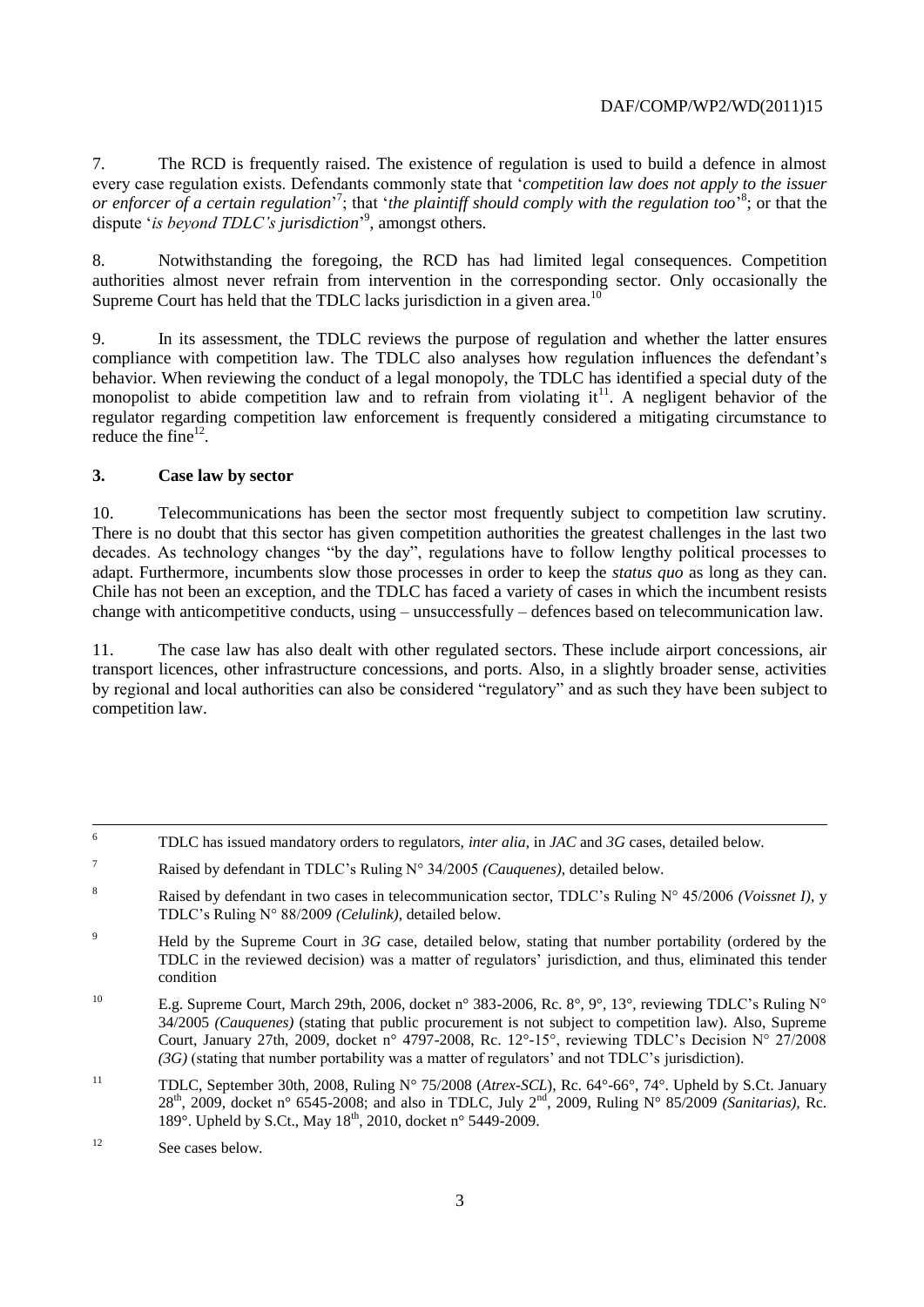## *3.1 Telecommunications*

## *3.1.1 The incumbent as the "sheriff"*

12. Cases in which the existing regulation has been part of the argument are mostly found in the telecommunication sector. The incumbent has not defend their conduct as being *allowed* by the regulation, but has justified it on the illegality of the behaviour of their competitors.

13. The main company in the fixed line segment (*Telefónica* with 65% market share in 1997) has engaged in exclusionary conducts against competitors. Its defence in those cases has been based on the alleged illegality of the activities of the entrants. The TDLC has rejected these defences, since illegalities must not be corrected by private parties and, furthermore, because it did not agree with the legal interpretation of the incumbent.

14. The first of these cases (*Voissnet I*)<sup> $13$ </sup> was brought to court by a voice-over-internet-protocol (VoIP) provider who accused *Telefónica* – not only the dominant player in telephony, but also supplier of broadband – of setting technical and contractual barriers to their services by prohibiting ISP to allow VoIP services. The main defence of *Telefónica* was that VoIP phone providers needed, and lacked, a permission to operate. The TDLC considered that this type of service did not require a permission and, even if it did, it was not *Telefónica* the agent called to enforce the law. Another RCD related defence in this case was that the (then active) regulation of final tariffs aimed to assure the company with enough income to cover its costs. The defendant claimed that if the exclusionary conduct was not adopted that goal could not be reached. The TDLC rejected this argument, on the basis that tariff regulation in Chile is aimed to cover the costs of an hypothetical firm with the demand projected for the next five years, hence the income of the real firms will depend on the actual demand and technical changes in the five years term (which may be favourable or not to the regulated firm). However, uncertainty in regulation of VoIP services<sup>14</sup> was considered by the TDLC as a mitigating factor to reduce the fine  $-$  a criterion upheld by the Supreme Court, which further reduced the fine<sup>15</sup>.

15. The second case was about exclusionary discriminatory price or margin squeeze<sup>16</sup>. The case was brought by small companies offering the service of converting calls dialled from a fixed line to a mobile phone of *Movistar* – subsidiary of *Telefónica* – or other mobile companies through a conversion device placed either in the premises of the client or the supplier of the conversion service. The accused conduct was a discriminatory increase in price by *Movistar* to the suppliers, in comparison to prices paid by final customers. The defence of *Movistar* was again about the illegality of the service. It claimed that the call was made using interconnection facilities and not paying for that service. During the trial, it was proved that there was no interconnection to be paid, since the conversion was made in a private network. Furthermore, *Movistar* itself provided the service. Another other RCD used by *Movistar* was related to the reduction of its income. The argument was rejected on the same grounds explained in the previous case (see paragraph 14 above).

 $13$ <sup>13</sup> TDLC, October 26th, 2006, Ruling N° 45/2006 (*Voissnet I*).

<sup>&</sup>lt;sup>14</sup> At that time uncertainty in regulation of VoIP services meant it was not clear whether VoIP services should be regulated or not and, if regulated, what regulation was applicable.

<sup>&</sup>lt;sup>15</sup> Supreme Court, July 4th, 2007, docket n° 6236-2006, Rc. 33°, reviewing TDLC's Ruling N°45/2006 (Voissnet I). Also, a substantive limit was held by the Supreme Court: the TDLC cannot decide on the nature of VoIP services, whether they should be subject to regulation, or the kind of regulation (Ibid., Rc. 34).

<sup>&</sup>lt;sup>16</sup> TDLC, October 15<sup>th</sup>, 2009, Ruling N° 88/2009 (*Celulink*). Upheld by S.Ct., July 7<sup>th</sup>, 2010, docket n° 8077-2009.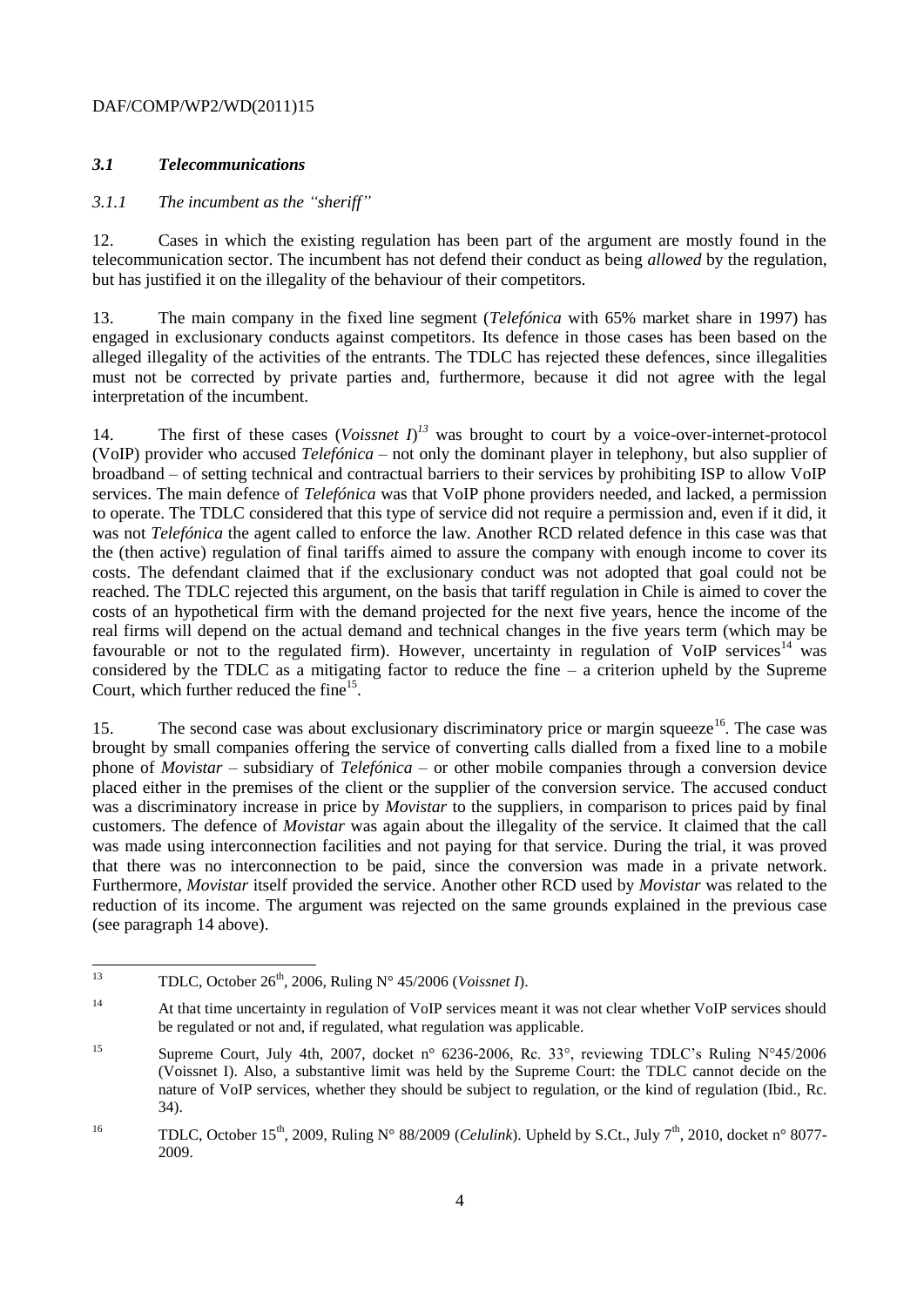## *3.1.2 What comes now: on-net/off net rates*

16. The TDLC has stated in many rulings that additional measures must be taken to increase competition in the telecommunication sector. In particular, it recommended the authority to implement the numeric portability – a recommendation finally materialized in a law passed in 2010.

17. Another barrier to competition identified by the TDLC is the huge difference between off-net and on-net tariffs. This difference reduces mobility and grants an artificial advantage to bigger companies.<sup>17</sup> It is urgent to solve this problem, since additional spectrum has been opened. In 2011, two new entrants should start their operations and will face the challenge to win market share against various incumbents with investments in both type of platforms – particularly *Movistar*, with 65% in the local network and 43% in the mobile phone industry. Given this scenario, the TDLC called a public audience to study the possibility to dictate a general instruction to regulate the matter.



**Figure 1: Average consumer prices vs. access charges**

*Source*: Global Wireless Network

18. The TDLC has *sua sponte* authority to issue general regulations for an economic sector. The TDLC has been careful in the use of this faculty. In fact, this is the second time in almost seven years that

<sup>17</sup> <sup>17</sup> Mobile companies shares: *Movistar* 43%, *Entel* 39,6% and *Claro* 17,6%. The problem may worsen as *Movistar* (formerly *Telefónica*, the incumbent) has launched a new kind of plans. These include lower tariffs for calls made by subscribers of its local platform to their mobile network, distorting competition not only in the mobile sector but also in the fixed sector.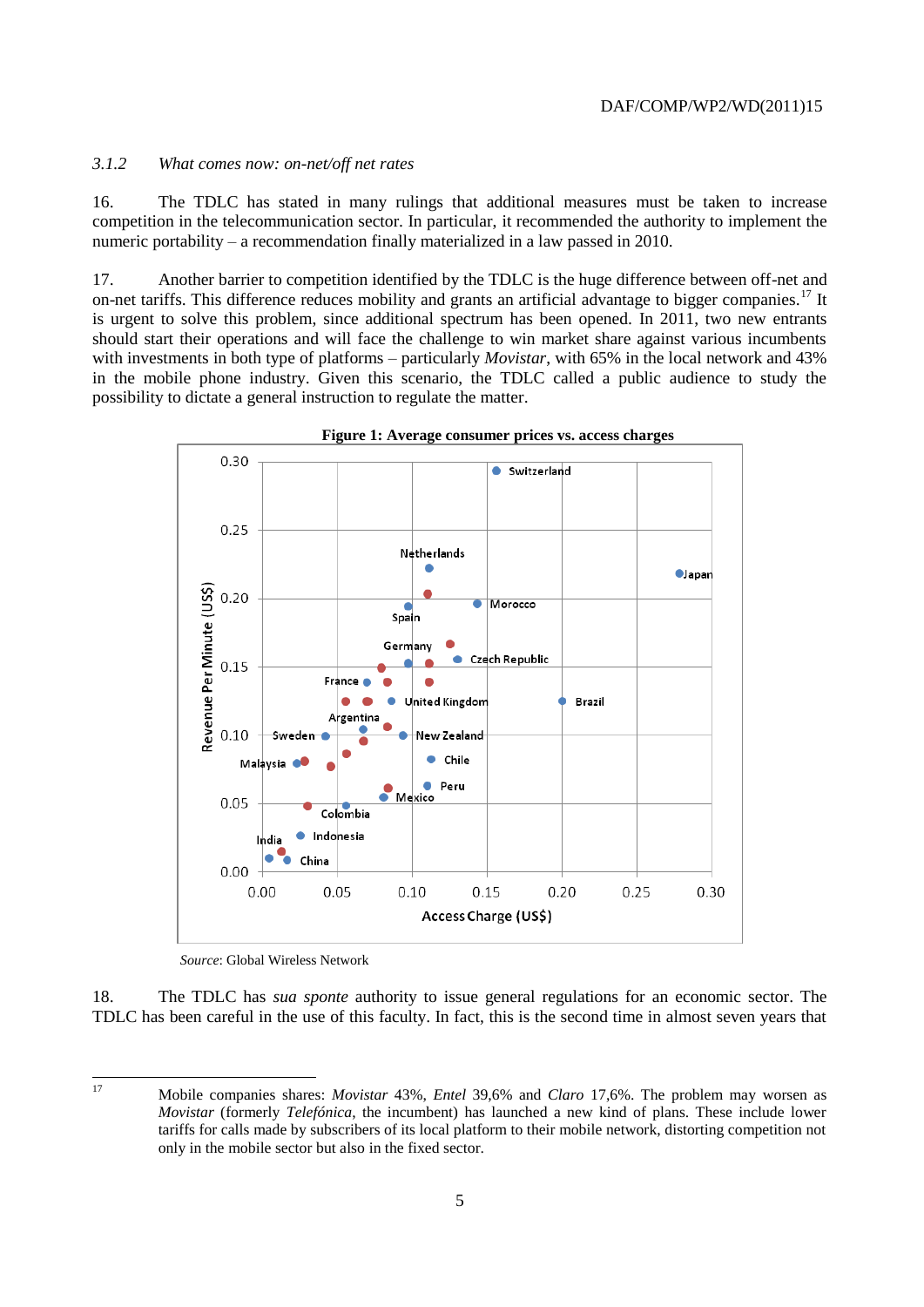the TDLC has called a public audience to decide whether a sector needs a general ruling issued by the TDLC to improve its competition environment $^{18}$ .

19. Although the opinions of the players have not been yet analyzed, it is possible to envision a hypothetical RCD in this case. One obvious justification for the difference in off-net and on-net rates is the access charge paid to the receiving company but not paid when the call is originated and terminated in the same network. Since access charges are regulated, companies might argue that the TDLC cannot instruct them to charge less than the regulated price for terminating a call of the competitor and that the only way to equate off-net and on-net prices would be to increase on-net charges. The TDLC may have to decide whether it can order the companies to charge access prices more aligned with what each firm charges for an on-net call, considering that the regulated access charge is only a legal maximum or a price cap.

## *3.2 Cases in other sectors*

## *3.2.1 Collusion in rural bus transportation*

20. The TDLC has dealt with several cases of collusion in rural bus services. The facts are largely similar: there is an incumbent association of independent buses and a new entrant with lower rates. The association reacts setting lower prices, new frequencies and, sometimes, using violence. In two of these cases, the local transport authority called them to reach an agreement. When brought to the TDLC by the FNE, the defendant used the intervention of the authority as a defence. The TDLC accepted the defence only to reduce the corresponding fine<sup>19</sup>.

21. For example, in *Transportes Central – Osorno<sup>20</sup>* independent urban transport companies brought to an end a price war by fixing prices. To reach this solution, the regional transport authority facilitated its premises and even suggested companies to finish the price war by an agreement. The FNE filed a complaint against this cartel. The TDLC condemned the cartel, imposed fines on its members and released the regulator from a fine on the sole circumstance that the authority was not included in FNE"s complaint. The involvement of the authority in facilitating the infringement to competition law was considered by the TDLC as mitigating factor<sup>21</sup>. The Supreme Court upheld TDLC's decision, and increased the fines<sup>22</sup>.

## *3.2.2 Government auctions*

22. Another interesting case (*P.T. Los Andes*<sup>23</sup>) was an accusation made by importers who used the premises of a land port where different authorities made the inspection of the load against the port operator. The complaint was grounded on violations to the concession contract and excessive pricing, which constituted an exploitative abuse of dominance. The defendant explained that this monopoly was a

<sup>18</sup> <sup>18</sup> The first time it did it (in the market for waste collection, transport, sewage and disposal) was to rule on a matter that had a long and repetitive jurisprudence, so no new ideas were introduced. The only aim of the general regulation was to reduce the number of cases consulted, on the same grounds, before the TDLC.

<sup>19</sup> TDLC, January 7th, 2010, Ruling N° 94/2010 (*Transportes Central - Osorno*); TDLC, August, 11th, 2010, Ruling N° 102/2010 (Agmital), upheld by Supreme Court, January 14<sup>th</sup>, 2011, docket n° 6615-2010.

<sup>20</sup> TDLC, January 7th, 2010, Ruling N° 94/2010 (*Transportes Central - Osorno*).

<sup>21</sup> TDLC, January 7th, 2010, Ruling N° 94/2010 (*Transportes Central - Osorno*) Rc. 90°-92°, 99°

<sup>&</sup>lt;sup>22</sup> Supreme Court, December 29th, 2010, docket n° 1746-2010, Rc. 12°, reviewing TDLC's Ruling N° 94/2010 (*Transportes Central - Osorno*)

<sup>&</sup>lt;sup>23</sup> TDLC, July 21<sup>st</sup>, 2010, Ruling N° 100/2010 (*P.T. Los Andes*) [exploitative abuse].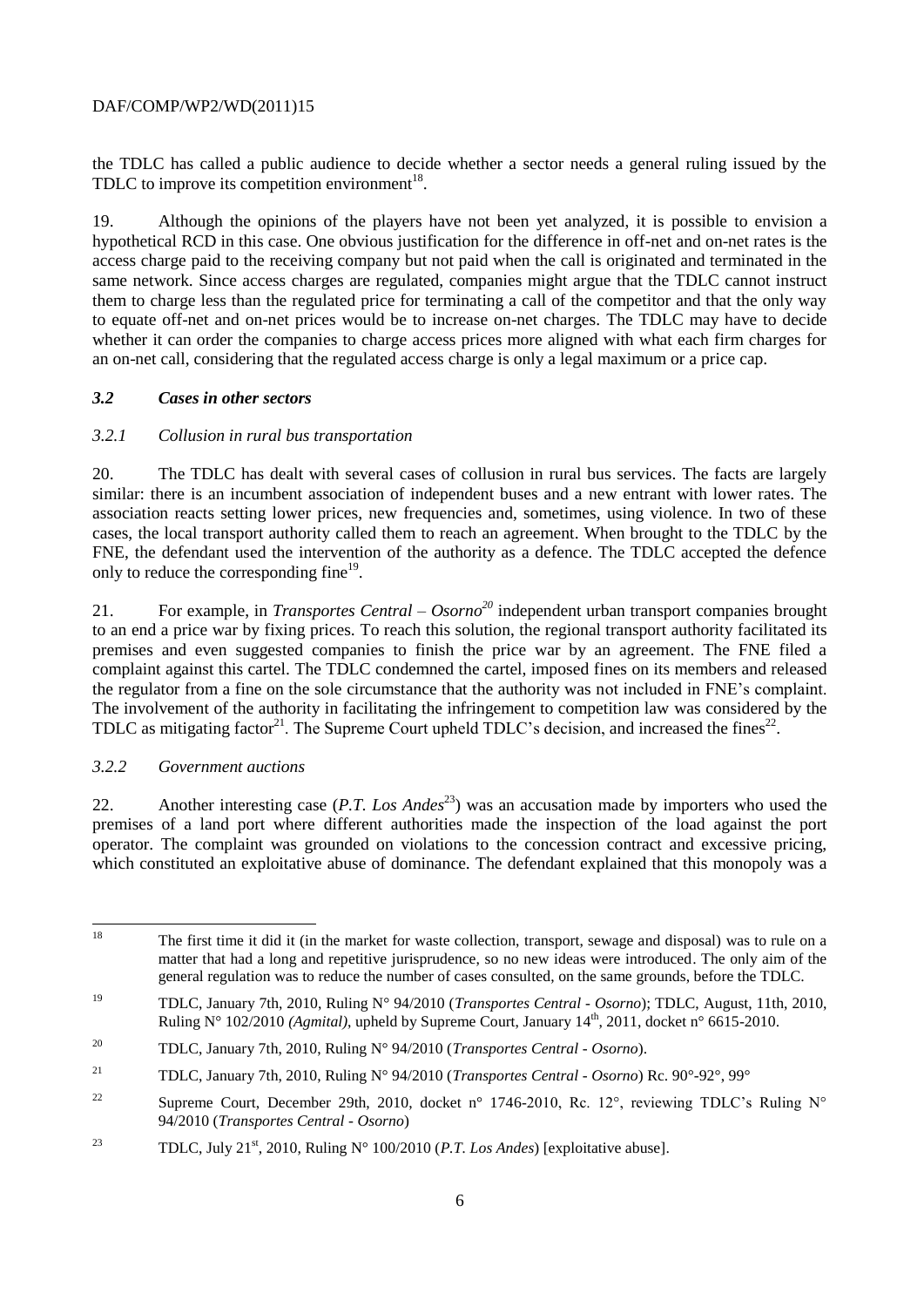result of a competitive process carried by the Ministry of Public Works, so there was no possibility of abuse.

23. The TDLC compared the services actually rendered by the defendant with the activities included in the auction basis. It determines the defendant was charging for inexistent services and therefore abusing its monopoly power<sup>24</sup>. In its judgement, the TDLC discarded the RCD, holding that concessionaire should also abide provisions of the Competition Act. The TDLC imposed the defendant a US\$ 350,000 fine. In setting the fine the TDLC took into account the fact that the Ministry of Public Works not only accepted the terms of the auction, but also, when questioned by the port users if the charges were correct, it gave a positive answer<sup>25</sup>.

24. The Supreme Court discarded the RCD allegation invoked by the defendant<sup>26</sup>. Nonetheless, the Court overturned the TDLC"s decision, holding that the matter was not a competition law issue because the problem was by nature outside the remit of competition law and no evidence on the market"s effects had been submitted $^{27}$ .

## *3.2.3 Airports*

25. In *SCL-Delfos*<sup>28</sup>, the FNE alleged that the defendant (an airport concessionaire, "SCL") should allocate sub-concessions for land transport services trough competitive tender processes.<sup>29</sup> In its defence, SCL argued that concession regulations do not order a specific mechanism for allocating sub-concessions. In addition, SCL argued that the regulator did not enforce any competition principle. The TDLC dismissed SLC"s argument. The TDLC held that concessionaire should not only abide specific regulation, but also competition law. The absence of an appropriate regulation or the lack of an effective enforcement does not exempt the concessionaire of abiding competition law<sup>30</sup>. However, the TDLC partially upheld a different argument. SCL claimed it had acted under the conviction that the obligation of allocating sub-concessions through a competitive tender had been explicitly overturned. Even though an obligation ordering an open tender was still in force, the TDLC deemed reasonably that SCL understand that this was not the case, because the antitrust decision that established the obligation had been partially overturned in several other parts.<sup>31</sup> The TDLC did not impose any fine for the infringement, only injunctions<sup>32</sup>.

 $\overline{24}$ <sup>24</sup> The auction was allocated according the lowest bid for the general use of the premises, but the main service (support for the authorities" inspection) came predetermined in the basis of the auction considering the full unloading and loading of the truck. That service was never rendered because only a sample was taken from the inspected trucks.

<sup>&</sup>lt;sup>25</sup> TDLC, July 21<sup>st</sup>, 2010, Ruling N° 100/2010 (*P.T. Los Andes*) Rc. 15°-17°.

<sup>&</sup>lt;sup>26</sup> Supreme Court, January 28<sup>th</sup>, 2011, docket n°6100-2010, Rc. 6°, reviewing TDLC's Ruling N° 100/2010 (*Pto.Terrestre Los Andes*)

<sup>&</sup>lt;sup>27</sup> Supreme Court, January  $28<sup>th</sup>$ , 2011, docket n°6100-2010, Rc. 14°, reviewing TDLC's Ruling N° 100/2010 (*Pto.Terrestre Los Andes*)

<sup>28</sup> *TDLC's Ruling N° 61/2007* [exploitative abuse].

<sup>&</sup>lt;sup>29</sup> The concessionaire has the legal right to grant "sub-concessions", whereby a third party (the "subconcessionaire) "supply the required service.

<sup>30</sup> TDLC, December 27th, 2007, Ruling N° 61/2007 (*SCL-Delfos*) Rc. 16°- 18°, 54°.

<sup>31</sup> A previous antitrust decision (*Comisión Preventiva Central, Dictamen N° 1202/02*) ordering an open tender for allocating sub-concessions had been overturned by *Comisión Resolutiva, Resolución N° 684/2003*. However, that decision did not overturned the competitive tender obligation. These two "Comisiones" were predecessors of the TDLC.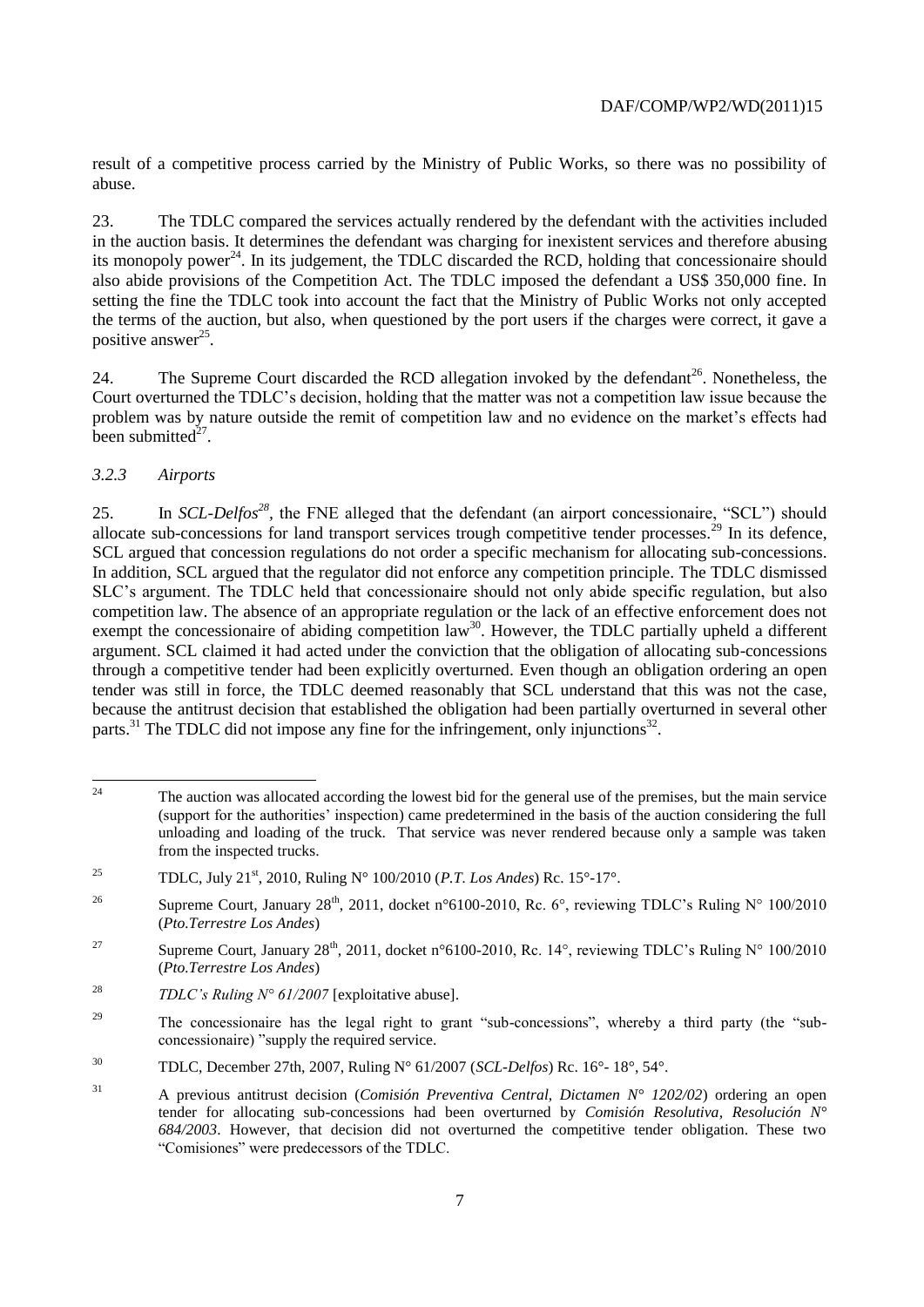26. In *Atrex-SCL<sup>33</sup>* courier companies argued that the defendant, an airport concessionaire (SCL) was behaving in violation of the concession contract, amongst others, by charging excessive pricing, which constituted an exploitative abuse of dominance. The TDLC adjudicated in favour of the plaintiffs. The TDLC declared an abuse of dominance had taken place, issued an order to cease and desist and imposed the defendant a US\$ 1,3 m fine.

27. In its ruling, the TDLC assessed the following argument raised by the defendant: the regulator had reviewed the conducts (allegedly illegal) and did not challenge them nor found any infringement to competition provisions in the regulation. The TDLC partially dismissed the argument holding that negligence of regulator in performing its enforcement duties does not clear the infringement nor prevents the TDLC from imposing a fine. However, it considers the same argument as a mitigating factor and sufficient ground to reduce the fine<sup>34</sup>. The TDLC granted the same mitigating effect to a similar argument raised by a defendant, also a concessionaire, in another case<sup>35</sup>.

28. The TDLC also held that the approved regulations do not totally guarantee that a competition law infringement will not occur, nor they mitigate concessionaire's liability<sup>36</sup>. On the contrary, concessionaire"s liability is particularly serious due to its legal monopoly. The existence of regulation for a legal monopoly increases its duty of preventing a competition infringement, making the infringement more serious when determining fines $3^7$ .

## *3.2.4 Air Frequencies: Auction to the higher bid in a concentrated sector*

29. The most interesting case in which the RCD has been alleged so far is  $JAC^{38}$ . The FNE filed a complaint before the TDLC against the aviation regulator, after unsuccessfully attempting to persuade it of adopting pro-competitive regulations. The issue at stake concerned the mechanism in force for allocating air routes licences (an essential facility for providing air transport services). In the FNE"s view, tender conditions for allocating licences favoured the dominant company and hence were anticompetitive.

30. According to air transport regulations, when additional air frequencies are available in negotiations between Chile and any other party with restricted skies, the frequencies are allotted among national operators to the higher bid. Being a highly concentrated market, it is not surprising that frequencies of any commercial interest are almost always allocated to the dominant company,  $LAN^{39}$ . It is interesting to note that, from a long list of countries analyzed, only Chile and Peru contemplate this simple mechanism of allocation.

 $32$ <sup>32</sup> TDLC, December 27th, 2007, Ruling N° 61/2007 (*SCL-Delfos*) Rc. 48° - 56°.

 $33$  TDLC's Ruling N° 75/2008 [exploitative abuse].

<sup>&</sup>lt;sup>34</sup> TDLC, September 30th, 2008, Ruling N° 75/2008 (*Atrex-SCL*), Rc. 67°, 74°. Upheld by S.Ct. January 28<sup>th</sup>, 2009, docket n° 6545-2008.

<sup>35</sup> TDLC, July 21st, 2010, Ruling N° 100/2010 (*Pto.Terrestre Los Andes*), Rc. 110°. In this case, regulator had dismissed concessionaire's customer claims, which in TDLC's view, gave the concessionaire the idea of legality. TDLC's ruling was overruled by Supreme Court, January 28<sup>th</sup>, 2011, docket n°6100-2010.

<sup>36</sup> TDLC, September 30th, 2008, Ruling N° 75/2008 (*Atrex-SCL*), Rc. 64°-66°, 74°. Upheld by S.Ct. January 28<sup>th</sup>, 2009, docket n° 6545-2008.

<sup>&</sup>lt;sup>37</sup> *Ibídem*, and also in TDLC, July  $2<sup>nd</sup>$ , 2009, Ruling N° 85/2009 *(Sanitarias)*, Rc. 189°

<sup>&</sup>lt;sup>38</sup> TDLC's Ruling N° 81/2009 *(JAC)* [regulator's anticompetitive activity]. January  $16<sup>th</sup>$ , 2009

<sup>39</sup> Market share of LAN in main routes: Chile-U.S.A 80%, Chile-Spain 85%, Chile-Brazil 57%, Chile-Argentina 72%, Chile-Mexico 98%, Chile-Peru 85%.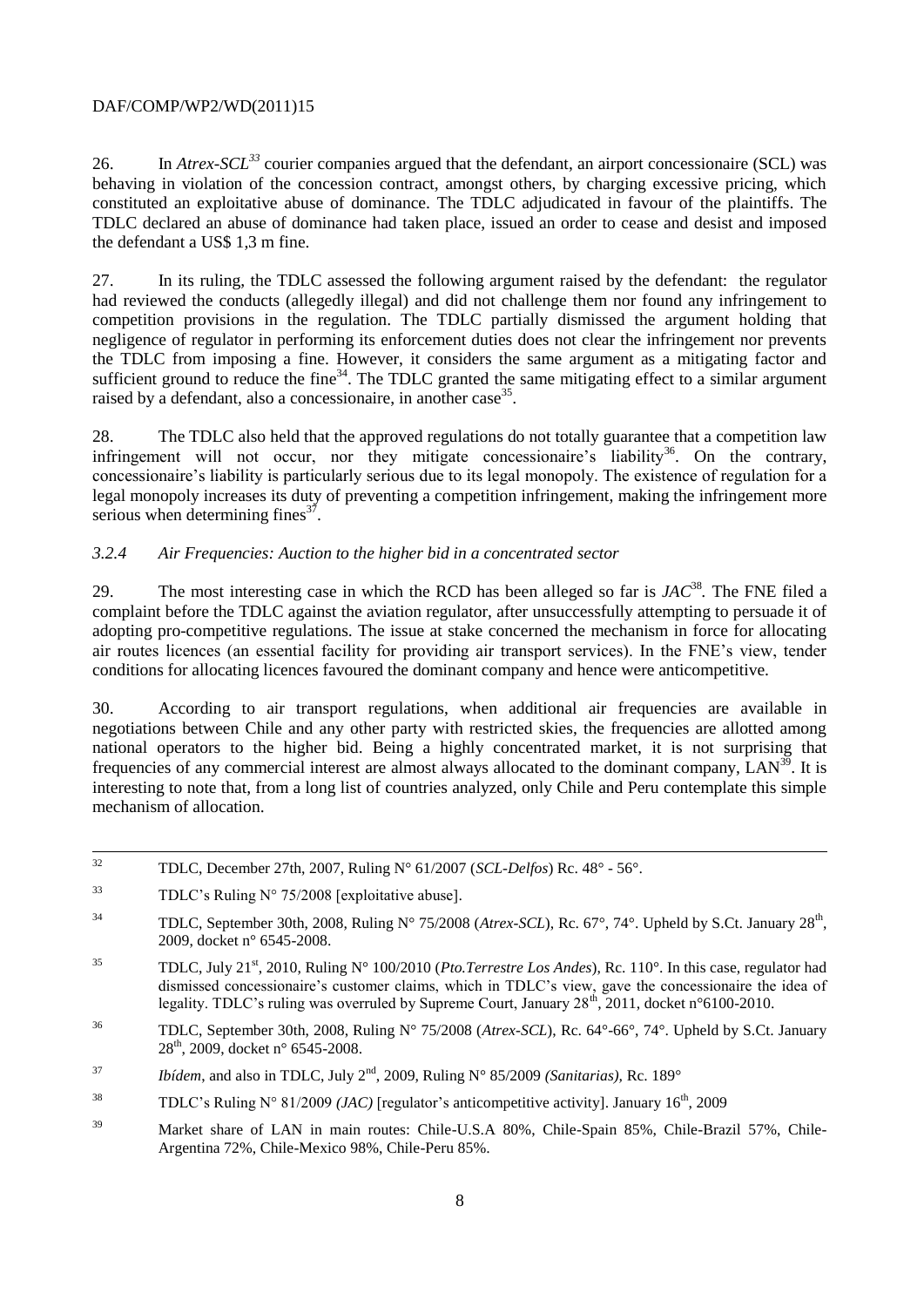31. The first time when one of such auctions was brought to the TDLC, the sector authority was absolved, since the *reglamento* ordered this special kind of auction<sup>40</sup>. But, the TDLC recommended changes to the *reglamento<sup>41</sup>*. At the time of *JAC*, the *reglamento* had not yet been changed. This time the TDLC ordered to change the terms of the auction and banned allocations of more than 75% of the air frequency to any particular operator in the route under scrutiny<sup>42</sup>.

32. The Supreme Court overturned the TDLC's decision<sup>43</sup>, admitting the RCD allegation. The Court overruled the prohibition on the grounds that the *reglamento* did not allow any other allocation parameter. Being this one a clear and direct interpretation of the law, the TDLC lacked the power to change it. In practice, this means that if there are regulations in force, they should be applied in spite of its anticompetitive effect.

33. In conclusion, although Chilean Competition Act states that the TDLC can correct any conduct impairing "free competition", it is not yet clear at what kind of norms it can interfere. It seems to be a consensus that if the law, or its *reglamento*, grants a sector authority some discretion to act, it should act in the way that is less competition restrictive. But the issue is not settled in cases where there is no room for interpretation. According to the case presented above, the TDLC can only recommend changes to the corresponding law or administrative ruling that causes the anticompetitive conduct, but it cannot impose the regulator a duty to refrain from enforcing a legal regulation.

34. Regarding the recommendations of changes in regulations, the experience has been rather frustrating for the TDLC. In most cases, they have been totally ignored by the executive. This behaviour has led to the opinion that a change in the law is called for. The change would require the executive branch at least to explain why the recommendation is not applied.

#### **4. Summary and concluding remarks**

35. Table 1 summarizes different legal consequences of the RCD.

| <b>Allegation</b>                                                                                                 | $\text{Case}^{44}$                        | Legal consequence |                                                  |
|-------------------------------------------------------------------------------------------------------------------|-------------------------------------------|-------------------|--------------------------------------------------|
|                                                                                                                   |                                           | <b>TDLC</b>       | <b>Supreme Court</b>                             |
| A new entrant should abide with the<br>same regulations than the incumbent;<br>otherwise the entrant violates     | <i>Voissnet I</i> [exclusionary<br>abuse] | RCD was rejected  | RCD was rejected                                 |
| regulation; ensuring regulation<br>enforcement exempts defendant from<br>a competition law violation.             | <i>Celulink</i> [exclusionary<br>abuse]   |                   |                                                  |
| Regulations are not pro-competitive;<br>TDLC cannot discard regulation,<br>cannot fill out incomplete regulation. | $JAC$ [regulator's activity]              | RCD was rejected  | Grounded on<br>RCD, overruled<br>TDLC's decision |

#### **Table 1: RCD in Chilean competition Law**

 $40$ See note 3 above.

<sup>41</sup> Ruling N° 44/2006.

<sup>42</sup> The TDLC also recommended immediate unilateral openness of Chilean skies, both for international and domestic flights.

<sup>43</sup> Supreme Court, June 15<sup>th</sup>, 2009, docket n° 1855-2009, Rc. 8°, reviewing TDLC's Ruling N° 81/2009 *(JAC)*

<sup>44</sup> Cases detailed above.